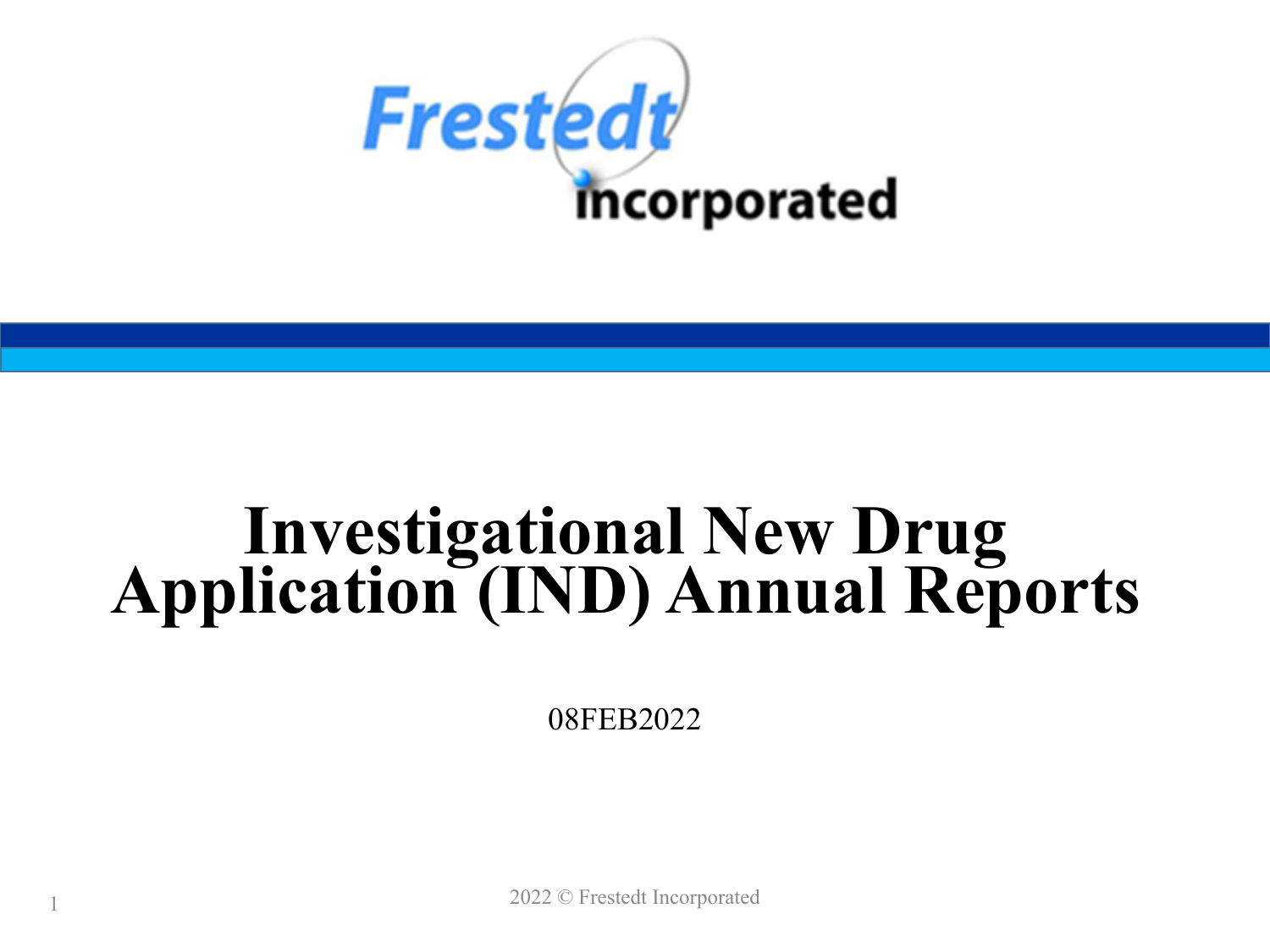## **Summary**

- ► Brief reports on clinical trial status
- ►FDA Form 1571 (required with report)
- ►Frequency: Annual
- ►Responsible: IND Sponsor
- ►Due: 60 days from IND anniversary date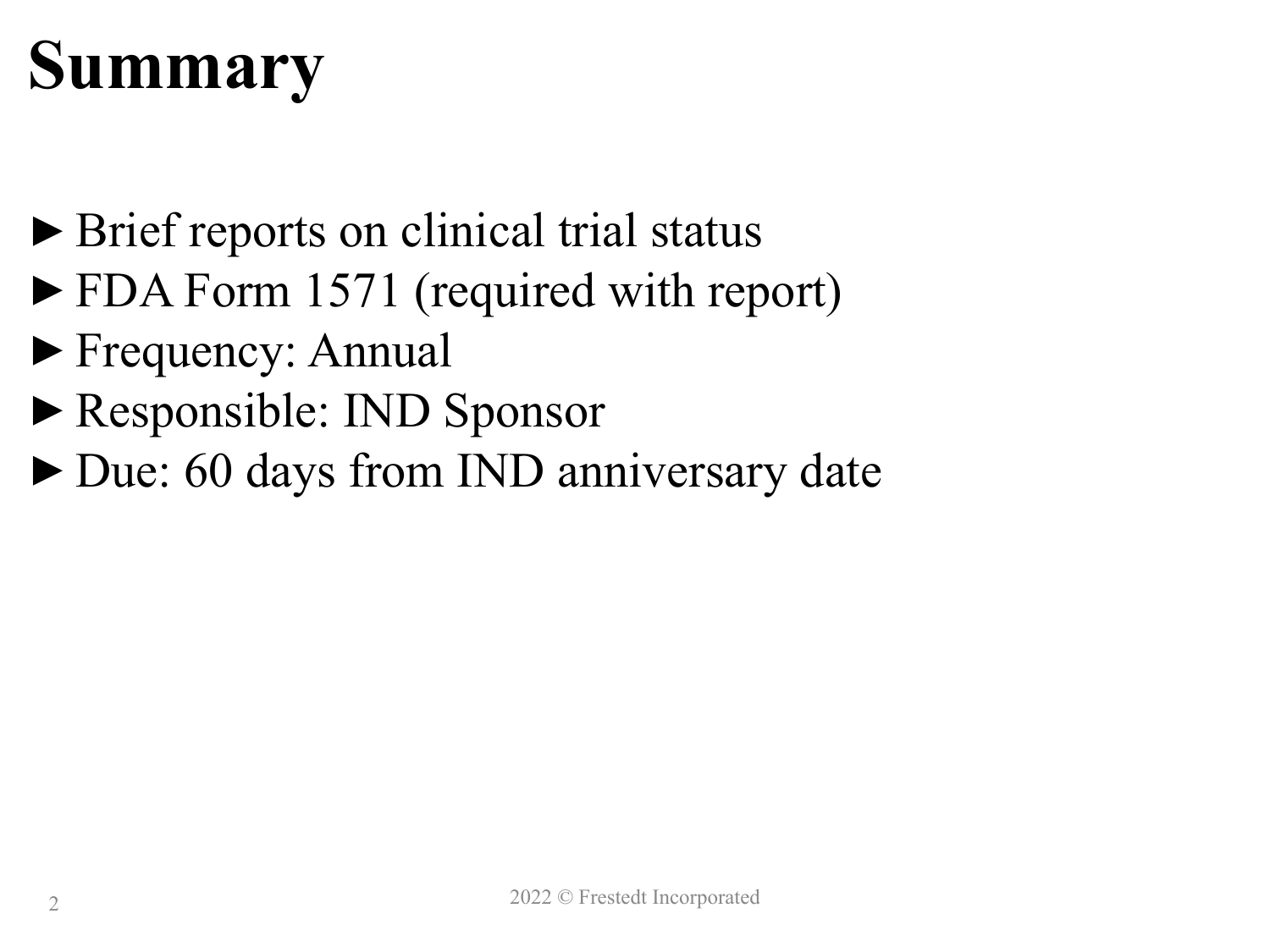## **Contents of Annual Report**

| Section                      | Description                                                                                                                                                                                                                                                                                                                                                                                                                                                                                                                                                                                                                                                                                                                                                                                                                                                                                                                                                                                                                                                                                                                                                                        |
|------------------------------|------------------------------------------------------------------------------------------------------------------------------------------------------------------------------------------------------------------------------------------------------------------------------------------------------------------------------------------------------------------------------------------------------------------------------------------------------------------------------------------------------------------------------------------------------------------------------------------------------------------------------------------------------------------------------------------------------------------------------------------------------------------------------------------------------------------------------------------------------------------------------------------------------------------------------------------------------------------------------------------------------------------------------------------------------------------------------------------------------------------------------------------------------------------------------------|
| Individual study information | A brief summary of the status of each study in progress and each study completed during the<br>previous year. The summary is expected to include the following information for each study:<br>1. The title of the study (with any appropriate study identifiers such as protocol number), its<br>purpose, a brief statement identifying the patient population, and a statement as to whether the<br>study is completed.<br>2. The total number of subjects initially planned for inclusion in the study; the number entered<br>into the study to date, tabulated by age group, gender, and race; the number of participants who<br>completed the study; and the number who dropped out of the study for any reason.<br>3.A brief description of any available study results.                                                                                                                                                                                                                                                                                                                                                                                                      |
| Summary information          | Information obtained during the previous year's clinical and nonclinical investigations conducted<br>under the IND application, including:<br>1.A narrative or tabular summary showing the most frequent and most serious adverse<br>experiences by body system.<br>2.A summary of all IND safety reports submitted during the past year.<br>3.A list of subjects who died during participation in the investigation, with the cause of death for<br>each subject.<br>4.A list of subjects who dropped out during the course of the investigation in association with<br>any adverse experience, whether or not thought to be drug related.<br>5.A brief description of what, if anything, was obtained that is pertinent to an understanding of<br>the drug's actions, including, for example, information about dose response, bioavailability, or<br>relevant information from controlled trials.<br>6.A list of the preclinical studies (including animal studies) completed or in progress during the<br>past year and a summary of the major preclinical findings.<br>7. A summary of any significant manufacturing or microbiological changes made during the past<br>year. |

https://www.fda.gov/drugs/investigational-new-drug-ind-application/ind-application-reporting-annual-reports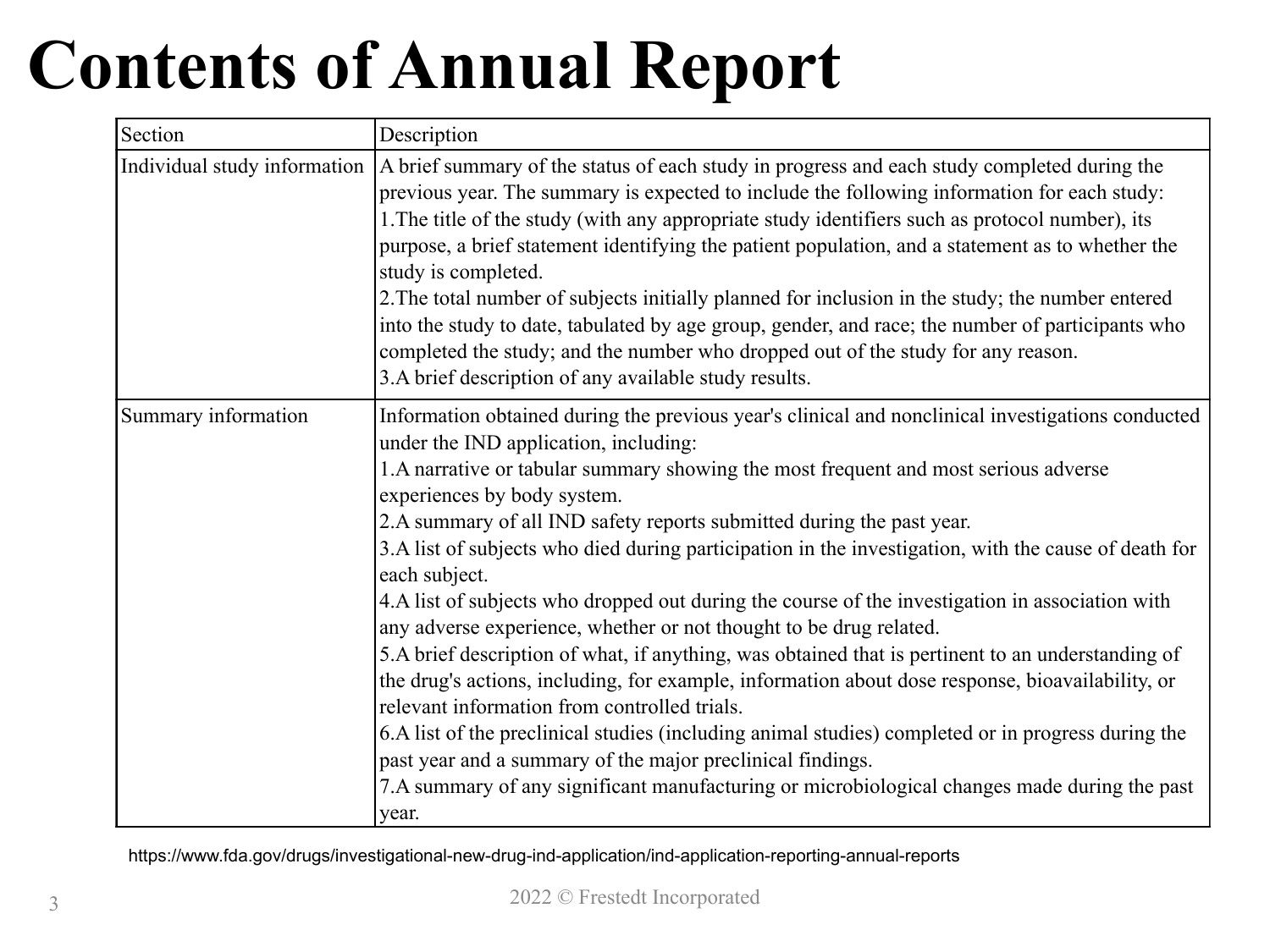#### **Contents of Annual Report (continued)**

| Section                                                                                                                            | Description                                                                                                                                                                                                     |  |  |
|------------------------------------------------------------------------------------------------------------------------------------|-----------------------------------------------------------------------------------------------------------------------------------------------------------------------------------------------------------------|--|--|
| Update to the General Investigational Plan                                                                                         | A description of the general investigational plan for the coming year to replace<br>that submitted 1 year earlier.                                                                                              |  |  |
| Update to Investigator's Brochure                                                                                                  | If the Investigator's Brochure has been revised, a description of the revision and<br>a copy of the new brochure.                                                                                               |  |  |
| Significant protocol updates                                                                                                       | A description of any significant Phase 1 protocol modifications made during the<br>previous year and not previously reported to the IND in a protocol amendment.                                                |  |  |
| Update on foreign marketing developments                                                                                           | A brief summary of significant foreign marketing developments with the drug<br>during the past year, such as approval of marketing in any country or<br>withdrawal or suspension from marketing in any country. |  |  |
| A log of outstanding business                                                                                                      | If desired by the sponsor, a log of any outstanding business with FDA with<br>respect to the IND application for which the sponsor requests or expects a reply,                                                 |  |  |
| comment_or_meeting_<br>https://www.fda.gov/drugs/investigational-new-drug-ind-application/ind-application-reporting-annual-reports |                                                                                                                                                                                                                 |  |  |